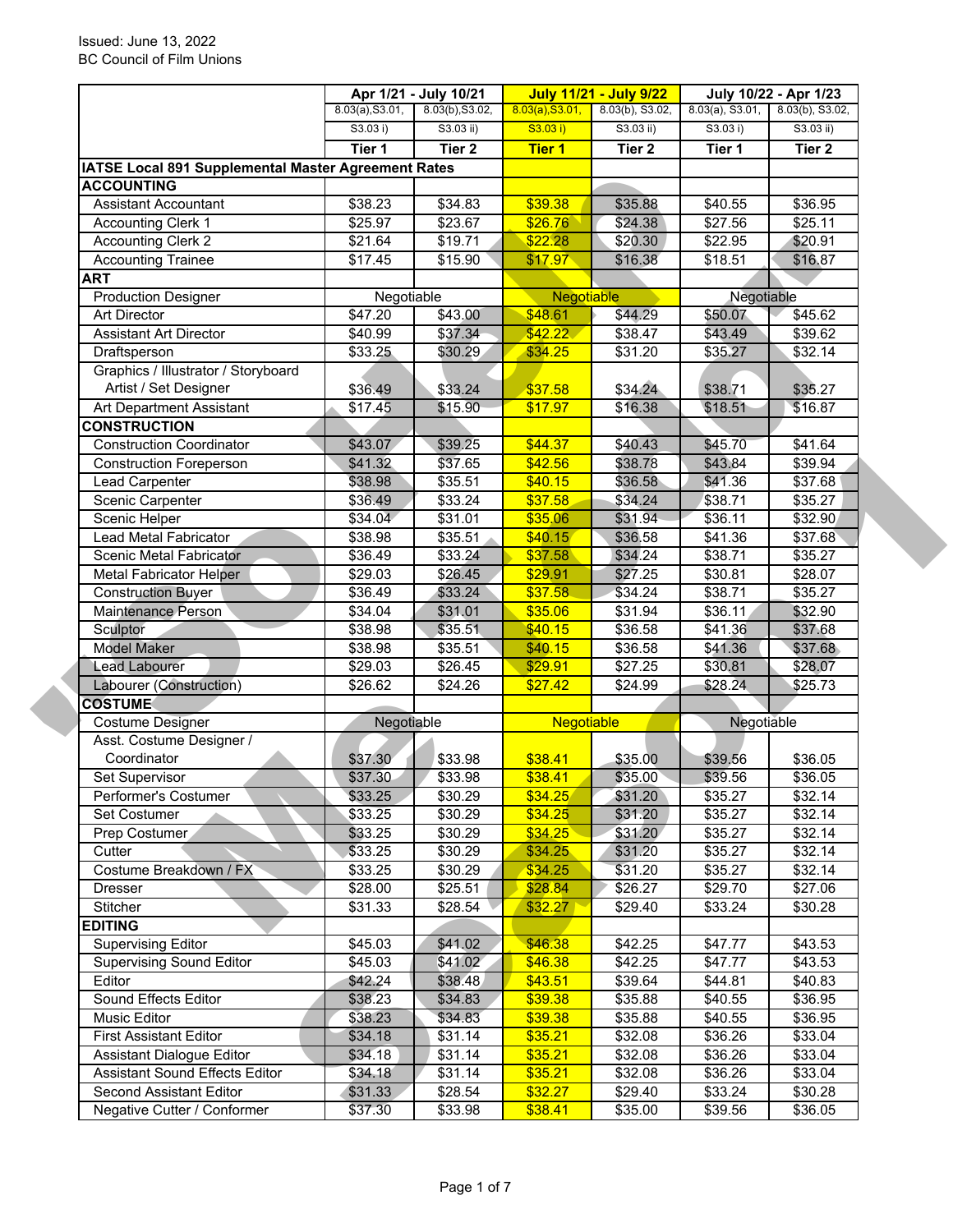|                                                                                                                                           |                     | Apr 1/21 - July 10/21 |                    | <b>July 11/21 - July 9/22</b> |                    | July 10/22 - Apr 1/23 |  |
|-------------------------------------------------------------------------------------------------------------------------------------------|---------------------|-----------------------|--------------------|-------------------------------|--------------------|-----------------------|--|
|                                                                                                                                           | 8.03(a), S3.01,     | 8.03(b), S3.02,       | 8.03(a), S3.01,    | 8.03(b), S3.02,               | $8.03(a)$ , S3.01, | 8.03(b), S3.02,       |  |
|                                                                                                                                           | S3.03 i)            | $S3.03$ ii)           | S3.03 i)           | $S3.03$ ii)                   | S3.03 i)           | $S3.03$ ii)           |  |
|                                                                                                                                           | Tier 1              | Tier 2                | <b>Tier 1</b>      | Tier 2                        | Tier 1             | Tier 2                |  |
| IATSE Local 891 Supplemental Master Agreement Rates (continued)                                                                           |                     |                       |                    |                               |                    |                       |  |
| <b>FIRST AID / CRAFT SERVICE</b>                                                                                                          |                     |                       |                    |                               |                    |                       |  |
| First Aid / Craft Service                                                                                                                 | \$38.23             | \$34.83               | \$39.38            | \$35.88                       | \$40.55            | \$36.95               |  |
| <b>First Aid</b>                                                                                                                          | \$31.33             | \$28.54               | \$32.27            | \$29.40                       | \$33.24            | \$30.28               |  |
| <b>Craft Service</b>                                                                                                                      | \$29.03             | \$26.45               | \$29.91            | \$27.25                       | \$30.81            | \$28.07               |  |
| <b>GREENS</b>                                                                                                                             |                     |                       |                    |                               |                    |                       |  |
| Head Greensperson                                                                                                                         | \$38.23             | \$34.83               | \$39.38            | \$35.88                       | \$40.55            | \$36.95               |  |
| Best Person (Lead Person)                                                                                                                 | \$34.18             | \$31.14               | \$35.21            | \$32.08                       | \$36.26            | \$33.04               |  |
| Greensperson                                                                                                                              | \$31.33             | \$28.54               | \$32.27            | \$29.40                       | \$33.24            | \$30.28               |  |
| Greens Helper                                                                                                                             | \$28.00             | \$25.51               | \$28.84            | \$26.27                       | \$29.70            | \$27.06               |  |
| <b>GRIPS</b>                                                                                                                              |                     |                       |                    |                               |                    |                       |  |
| Key Grip                                                                                                                                  | \$38.23             | \$34.83               | \$39.38            | \$35.88                       | \$40.55            | \$36.95               |  |
| Second Grip                                                                                                                               | \$34.18             | \$31.14               | \$35.21            | \$32.08                       | \$36.26            | \$33.04               |  |
| Lead Grip / Setup                                                                                                                         | $\overline{$}34.18$ | \$31.14               | \$35.21            | \$32.08                       | \$36.26            | \$33.04               |  |
| Dolly Operator                                                                                                                            | \$34.18             | \$31.14               | \$35.21            | \$32.08                       | \$36.26            | \$33.04               |  |
| <b>Rigging Grip</b>                                                                                                                       | \$33.25             | \$30.29               | \$34.25            | \$31.20                       | \$35.27            | \$32.14               |  |
| Grip                                                                                                                                      | \$31.33             | \$28.54               | \$32.27            | \$29.40                       | \$33.24            | \$30.28               |  |
| <b>HAIR</b>                                                                                                                               |                     |                       |                    |                               |                    |                       |  |
| Hair Department Head                                                                                                                      | \$38.23             | \$34.83               | \$39.38            | \$35.88                       | \$40.55            | \$36.95               |  |
| <b>Assistant Hairstylist</b>                                                                                                              | \$34.18             | $\overline{$}31.14$   | \$35.21            | \$32.08                       | \$36.26            | \$33.04               |  |
| Second Assistant Hairstylist                                                                                                              | \$31.33             | \$28.54               | \$32.27            | \$29.40                       | \$33.24            | \$30.28               |  |
| <b>LIGHTING / ELECTRICS</b>                                                                                                               |                     |                       |                    |                               |                    |                       |  |
| <b>Head Lighting Technician</b>                                                                                                           | \$38.23             | \$34.83               | \$39.38            | \$35.88                       | \$40.55            | \$36.95               |  |
| <b>Assistant Head Lighting</b>                                                                                                            |                     |                       |                    |                               |                    |                       |  |
| Technician                                                                                                                                | \$34.18             | \$31.14               | \$35.21            | \$32.08                       | \$36.26            | \$33.04               |  |
| <b>Lighting Board Operator</b>                                                                                                            | \$34.18             | \$31.14               | \$35.21            | \$32.08                       | \$36.26            | \$33.04               |  |
| Head Rigging Lighting Technician                                                                                                          | \$34.18             | \$31.14               | \$35.21            | \$32.08                       | \$36.26            | \$33.04               |  |
| <b>Generator Operator</b>                                                                                                                 | \$34.18             | \$31.14               | \$35.21            | \$32.08                       | \$36.26            | \$33.04               |  |
| Lighting Technician /                                                                                                                     |                     |                       |                    |                               |                    |                       |  |
| Lamp Operator*                                                                                                                            | \$31.33             | \$28.54               | \$32.27            | \$29.40                       | \$33.24            | \$30.28               |  |
| Set Wire Technician                                                                                                                       | \$33.25             | \$30.29               | \$34.25            | \$31.20                       | \$35.27            | \$32.14               |  |
| Any Lighting Technician who is assigned to operate balloon lighting shall receive \$0.80 per hour more than the Lighting Technician rate. |                     |                       |                    |                               |                    |                       |  |
| <b>MAKE-UP</b>                                                                                                                            |                     |                       |                    |                               |                    |                       |  |
| <b>Special Makeup Effects</b>                                                                                                             | Negotiable          |                       | Negotiable         |                               | Negotiable         |                       |  |
| Makeup Department Head                                                                                                                    | \$38.23             | \$34.83               | \$39.38            | \$35.88                       | \$40.55            | \$36.95               |  |
| <b>First Assistant Makeup Artist</b>                                                                                                      | \$34.18             | \$31.14               | \$35.21            | \$32.08                       | \$36.26            | \$33.04               |  |
| Second Assistant Makeup Artist                                                                                                            | \$31.33             | \$28.54               | \$32.27            | \$29.40                       | \$33.24            | \$30.28               |  |
| Third Assistant Makeup Artist                                                                                                             | \$21.24             | \$19.35               | \$21.88            | \$19.93                       | \$22.54            | \$20.53               |  |
| <b>PAINTING</b>                                                                                                                           |                     |                       |                    |                               |                    |                       |  |
| Paint Coordinator                                                                                                                         | \$42.55             | \$38.77               | \$43.83            | \$39.93                       | \$45.14            | \$41.13               |  |
| Lead Painter                                                                                                                              | \$38.98             | \$35.51               | \$40.15            | \$36.58                       | \$41.36            | \$37.68               |  |
| Scenic Artist                                                                                                                             | \$38.98             | \$35.51               | \$40.15            | \$36.58                       | \$41.36            | \$37.68               |  |
| Sign Painter / Fabricator                                                                                                                 | \$38.98             | \$35.51               | \$40.15            | \$36.58                       | \$41.36            | \$37.68               |  |
| <b>Automotive Sprayer</b>                                                                                                                 | \$38.98             | \$35.51               | \$40.15            | \$36.58                       | \$41.36            | \$37.68               |  |
| Scenic Painter                                                                                                                            | \$36.49             | \$33.24               | \$37.58            | \$34.24                       | \$38.71            | \$35.27               |  |
| Wallpaper Hanger                                                                                                                          | \$36.49             | \$33.24               | \$37.58            | \$34.24                       | \$38.71            | \$35.27               |  |
|                                                                                                                                           | \$36.49             | \$33.24               | \$37.58            | \$34.24                       | \$38.71            | \$35.27               |  |
|                                                                                                                                           |                     |                       | \$35.70            | \$32.53                       | \$36.77            | \$33.51               |  |
| Plasterer                                                                                                                                 |                     |                       |                    |                               |                    |                       |  |
| Set Painter                                                                                                                               | \$34.66             | \$31.58               |                    |                               |                    |                       |  |
| Paint Labourer                                                                                                                            | \$26.62             | \$24.26               | \$27.42            | \$24.99                       | \$28.24            | \$25.73               |  |
| <b>PRODUCTION OFFICE</b>                                                                                                                  |                     |                       |                    |                               |                    |                       |  |
| <b>Production Office Coordinator</b><br>Asst. Production Coordinator                                                                      | \$38.23<br>\$34.18  | \$34.83<br>\$31.14    | \$39.38<br>\$35.21 | \$35.88<br>\$32.08            | \$40.55<br>\$36.26 | \$36.95<br>\$33.04    |  |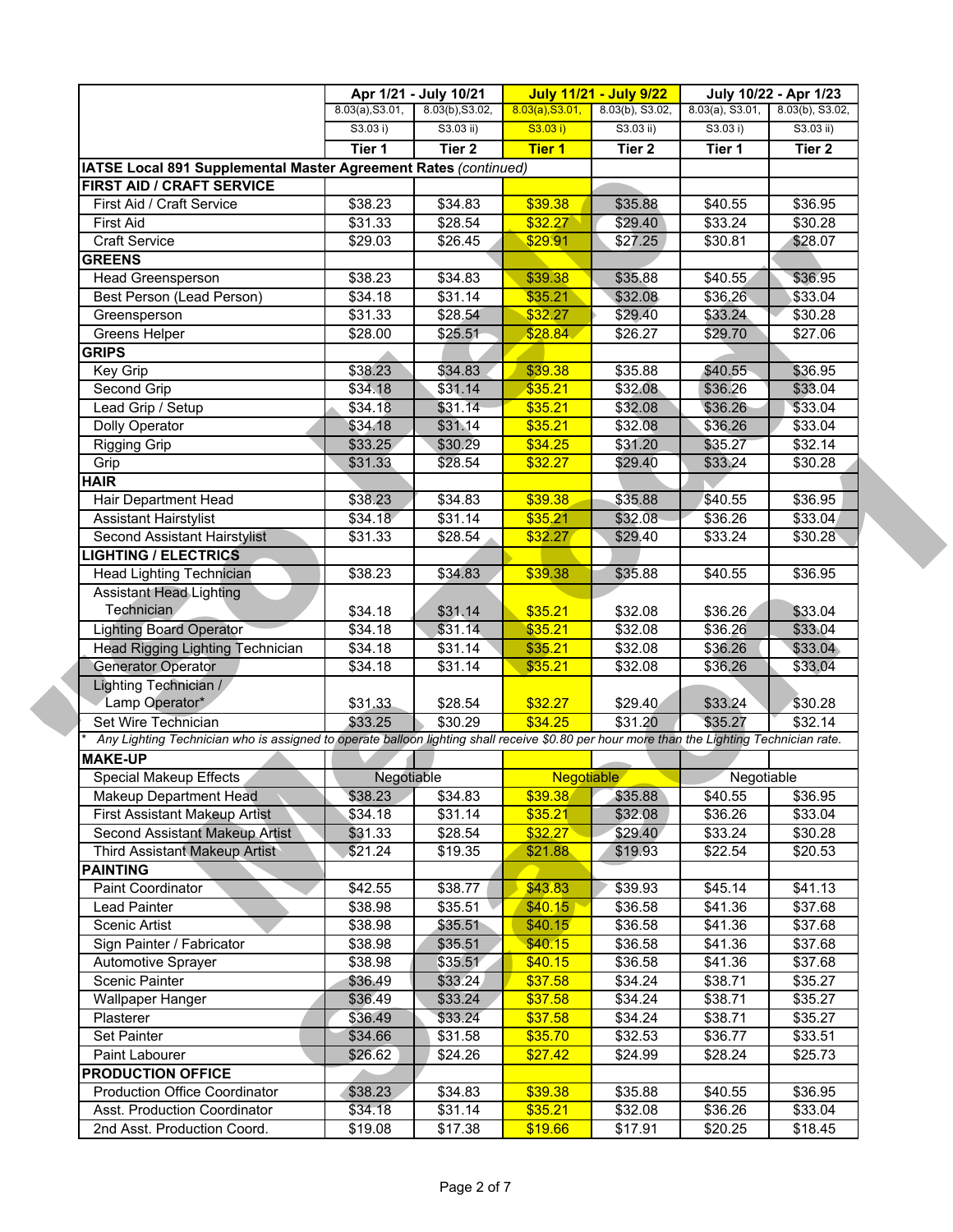|                                                                 |                     | Apr 1/21 - July 10/21 |                    | <b>July 11/21 - July 9/22</b> |                    | July 10/22 - Apr 1/23 |  |
|-----------------------------------------------------------------|---------------------|-----------------------|--------------------|-------------------------------|--------------------|-----------------------|--|
|                                                                 | 8.03(a), S3.01,     | 8.03(b), S3.02,       | 8.03(a), S3.01,    | 8.03(b), S3.02,               | $8.03(a)$ , S3.01, | 8.03(b), S3.02,       |  |
|                                                                 | S3.03 i)            | $S3.03$ ii)           | S3.03 i)           | $S3.03$ ii)                   | S3.03 i)           | $S3.03$ ii)           |  |
|                                                                 | Tier 1              | Tier 2                | <b>Tier 1</b>      | Tier 2                        | Tier 1             | Tier 2                |  |
| IATSE Local 891 Supplemental Master Agreement Rates (continued) |                     |                       |                    |                               |                    |                       |  |
| <b>PROPS</b>                                                    |                     |                       |                    |                               |                    |                       |  |
| <b>Property Master</b>                                          | \$38.23             | \$34.83               | \$39.38            | \$35.88                       | \$40.55            | \$36.95               |  |
| <b>Assistant Property Master</b><br>Props Buyer                 | \$37.30<br>\$34.04  | \$33.98<br>\$31.01    | \$38.41<br>\$35.06 | \$35.00<br>\$31.94            | \$39.56<br>\$36.11 | \$36.05<br>\$32.90    |  |
| Props                                                           | \$31.33             | \$28.54               | \$32.27            | \$29.40                       | \$33.24            | \$30.28               |  |
| SCRIPT SUPERVISORS / CONTINUITY COORDINATOR                     |                     |                       |                    |                               |                    |                       |  |
| Script Supevisor /                                              |                     |                       |                    |                               |                    |                       |  |
| Continuity Coord.                                               | \$38.23             | \$34.83               | \$39.38            | \$35.88                       | \$40.55            | \$36.95               |  |
| Assistant to Script Supervisor /                                |                     |                       |                    |                               |                    |                       |  |
| <b>Continuity Coordinator</b>                                   | \$21.56             | \$19.65               | \$22.21            | \$20.24                       | \$22.88            | \$20.84               |  |
| <b>SET DECORATING</b>                                           |                     |                       |                    |                               |                    |                       |  |
| Set Decorator                                                   | \$38.23             | \$34.83               | \$39.38            | \$35.88                       | \$40.55            | \$36.95               |  |
| <b>Assistant Set Decorator</b>                                  | \$35.46             | \$32.31               | \$36.52            | \$33.28                       | \$37.62            | \$34.28               |  |
| Set Buyer                                                       | \$33.25             | \$30.29               | \$34.25            | \$31.20                       | \$35.27            | \$32.14               |  |
| Lead Dresser                                                    | \$32.26             | \$29.39               | \$33.23            | \$30.27                       | \$34.23            | \$31.18               |  |
| On-Set Dresser                                                  | \$32.26             | \$29.39               | \$33.23            | \$30.27                       | \$34.23            | \$31.18               |  |
| <b>Set Dresser</b>                                              | \$31.33             | \$28.54               | \$32.27            | \$29.40                       | \$33.24            | \$30.28               |  |
| Draper / Upholsterer                                            | \$31.33             | \$28.54               | \$32.27            | \$29.40                       | \$33.24            | \$30.28               |  |
| <b>Assistant Set Dresser</b>                                    | \$25.97             | \$23.67               | \$26.76            | \$24.38                       | \$27.56            | \$25.11               |  |
| <b>SOUND</b>                                                    |                     |                       |                    |                               |                    |                       |  |
| Mixer (Production and Dubbing)                                  | \$49.74             | \$45.32               | \$51.24            | \$46.68                       | \$52.78            | \$48.08               |  |
| <b>Boom Operator</b>                                            | \$41.80             | \$38.08               | \$43.05            | \$39.22                       | \$44.33            | \$40.39               |  |
| Sound Assistant                                                 | \$31.33             | \$28.54               | \$32.27            | \$29.40                       | \$33.24            | \$30.28               |  |
| <b>Public Address Operator</b>                                  | \$31.33             | \$28.54               | \$32.27            | \$29.40                       | \$33.24            | \$30.28               |  |
| Playback Operator<br><b>Sound Maintenance</b>                   | \$31.33<br>\$31.33  | \$28.54<br>\$28.54    | \$32.27<br>\$32.27 | \$29.40<br>\$29.40            | \$33.24<br>\$33.24 | \$30.28<br>\$30.28    |  |
| <b>SPECIAL EFFECTS</b>                                          |                     |                       |                    |                               |                    |                       |  |
| <b>Special Effects Coordinator</b>                              | $\overline{$42.26}$ | \$38.51               | \$43.53            | \$39.66                       | \$44.84            | \$40.85               |  |
| <b>First Assistant Special Effects</b>                          | \$38.23             | \$34.83               | \$39.38            | \$35.88                       | \$40.55            | \$36.95               |  |
| <b>Special Effects Assistant</b>                                | \$33.25             | \$30.29               | \$34.25            | \$31.20                       | \$35.27            | \$32.14               |  |
| Special Effects Labourer                                        | \$26.62             | \$24.26               | \$27.42            | \$24.99                       | \$28.24            | \$25.73               |  |
| <b>VIDEO</b>                                                    |                     |                       |                    |                               |                    |                       |  |
| Video Sound Mixer                                               | \$38.23             | \$34.83               | \$39.38            | \$35.88                       | \$40.55            | \$36.95               |  |
| Video Lighting Director                                         | \$38.23             | \$34.83               | \$39.38            | \$35.88                       | \$40.55            | \$36.95               |  |
| Video Script Supervisor                                         | \$38.23             | \$34.83               | \$39.38            | \$35.88                       | \$40.55            | \$36.95               |  |
| Colourist                                                       | \$38.23             | \$34.83               | \$39.38            | \$35.88                       | \$40.55            | \$36.95               |  |
| <b>VISUAL EFFECTS</b>                                           |                     |                       |                    |                               |                    |                       |  |
| VFX Artists (Weekly Flat Rate - up to 12 Hours/Day)             |                     |                       |                    |                               |                    |                       |  |
| VFX Artist - Level 1                                            | \$1,883.14          | \$1,883.14            | \$1,939.63         | \$1,939.63                    | \$1,997.82         | \$1,997.82            |  |
| VFX Artist - Level 2                                            | \$1,748.63          | \$1,748.63            | \$1,801.09         | \$1,801.09                    | \$1,855.12         | \$1,855.12            |  |
| VFX Artist - Level 3                                            | \$1,436.51          | \$1,436.51            | \$1,479.61         | \$1,479.61                    | \$1,524.00         | \$1,524.00            |  |
| VFX Technicians (Weekly Flat Rate - up to 12 Hours/Day)         |                     |                       |                    |                               |                    |                       |  |
| VFX Technician - Level 1                                        | \$1,748.63          | \$1,748.63            | \$1,801.09         | \$1,801.09                    | \$1,855.12         | \$1,855.12            |  |
| VFX Technician - Level 2                                        | \$1,436.51          | \$1,436.51            | \$1,479.61         | \$1,479.61                    | \$1,524.00         | \$1,524.00            |  |
| VFX Artists (Hourly rate for overtime purposes)                 |                     |                       |                    |                               |                    |                       |  |
| VFX Artist - Level 1                                            | \$26.90             | \$26.90               | \$27.71            | \$27.71                       | \$28.54            | \$28.54               |  |
| VFX Artist - Level 2<br>VFX Artist - Level 3                    | \$24.98<br>\$20.52  | \$24.98               | \$25.73            | \$25.73                       | \$26.50            | \$26.50               |  |
| VFX Technicians (Hourly rate for overtime purposes)             |                     | \$20.52               | \$21.14            | \$21.14                       | \$21.77            | \$21.77               |  |
| VFX Technician - Level 1                                        | \$24.98             | \$24.98               | \$25.73            | \$25.73                       | \$26.50            | \$26.50               |  |
| VFX Technician - Level 2                                        | \$20.52             | \$20.52               | \$21.14            | \$21.14                       | \$21.77            | \$21.77               |  |
|                                                                 |                     |                       |                    |                               |                    |                       |  |